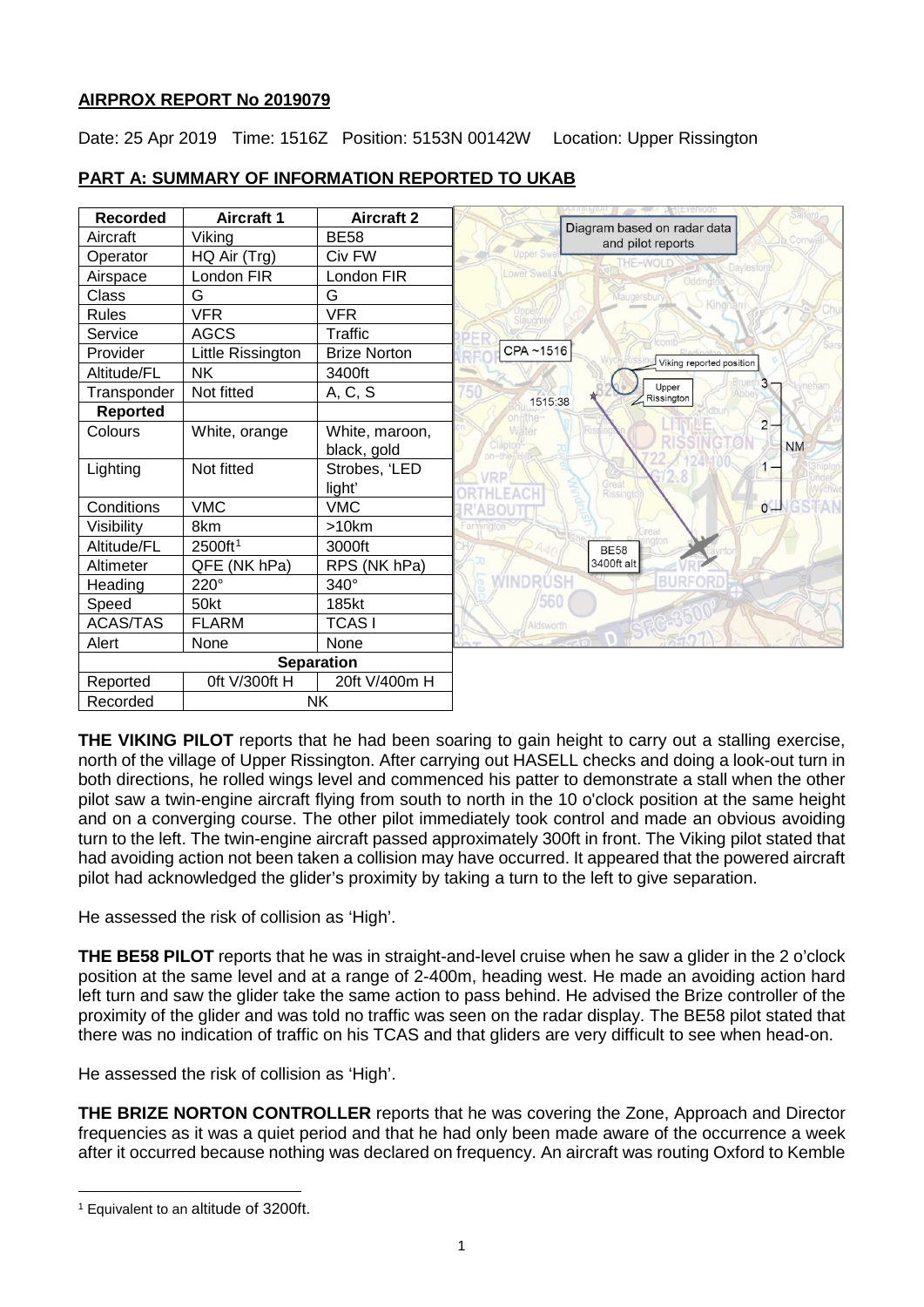and was asked to route to Burford VRP to deconflict with an A330 inbound for RW25 from the northwest. He also had a police helicopter operating at Little Rissington who had been made aware of gliding operations and, despite being on a Basic Service, under duty of care he had called primary contacts believed to be gliders when displaying. He tried to contact Little Rissington but got the answer phone. He passed the Little Rissington frequencies for glider ops and tower to the police helicopter. The B58 pilot called up from the southeast and was issued a Traffic Service, reduced for the overhead, and given a clearance to route through the CTR VFR not below 3300ft to separate against the A330, which would be at 2300ft when in the same area. On leaving the CTR, the BE58 pilot was informed Little Rissington was active with gliding, that there was a police helicopter on scene, and it was suggested not to descend in order to avoid it. The BE58 pilot did mention a glider operating nearby as they passed over the gliding site despite the warning although there were no primary contacts showing on the radar display to call. The event occurred in Class G airspace. The controller informed the pilots under his control of the gliding ops, called traffic when seen to a Basic Service under duty of care and even gave advice for separation. The controller stated that there was nothing more he could have done.

**THE BRIZE SATCO** reports that having spoken with the controller, he was content that he had discharged his duties professionally and with duty of care considerations, iaw regulatory policy and the terms of the Little Rissington/Brize Norton LoA. It was unfortunate that the glider was not painting on radar. Had it been so, then he was confident Traffic Information would have been passed to the transiting BE58. Little Rissington lies within Class G uncontrolled airspace and does not have an ATZ to provide a measure of protection. Class G airspace, by its very nature, can be unpredictable and it was the SATCO's opinion that the NOTAM issued by Little Rissington did not provide an accurate reflection of activity. Whilst it is accepted that gliding activity is somewhat fluid in terms of operating profile, if the NOTAM stated that glider ops were being conducted up to 2700ft and it was known that activity would exceed this vertical limit, why was the altitude not given as the maximum anticipated operating altitude or alternatively why did handling pilots not cap their altitude to that stated in the NOTAM. Had the maximum altitude been stated as being higher, then better SA would have been available to all concerned and more accurate warnings could have been issued. If handling pilots had conformed to the maximum altitude stated in the NOTAM, then this event would not have occurred.

#### **Factual Background**

The weather at Brize Norton was recorded as follows:

METAR EGVN 251550Z 20012KT 9999 FEW035 14/06 Q0999 BLU NOSIG= METAR EGVN 251520Z NIL= METAR EGVN 251450Z 21014G24KT 9999 SCT036 14/06 Q0998 BLU NOSIG=

NOTAM H1394/19 covered activity at Little Rissington, as follows:

Q) EGTT/QWGLW/IV/M/W/000/027/5152N00142W002 B) FROM: 19/04/23 08:00 C) TO: 19/04/25 19:36 E) GLIDING. INTENSE ACT WI 2NM RADIUS 515200N 0014136W (LITTLE RISSINGTON, GLOUCESTERSHIRE). FOR INFO 07786 504892 AND 124.1MHZ 2019-04-0172/AS3 LOWER: SFC UPPER: 2700FT AMSL SCHEDULE: 0800-SS PLUS15

#### **Analysis and Investigation**

#### **Military ATM**

The Viking pilot, in receipt of a Military Air-Ground Radio Communication Service from Little Rissington was conducting a stalling exercise as part of a return to flight programme. At the top of climb (approx 2500ft) and prior to the stall exercise, he became aware of a twin engine aircraft (later identified as the BE58) on a converging course at the same level. The BE58 pilot, in receipt of a Traffic Service from Brize Zone, had been instructed to climb to altitude 3300ft through the Brize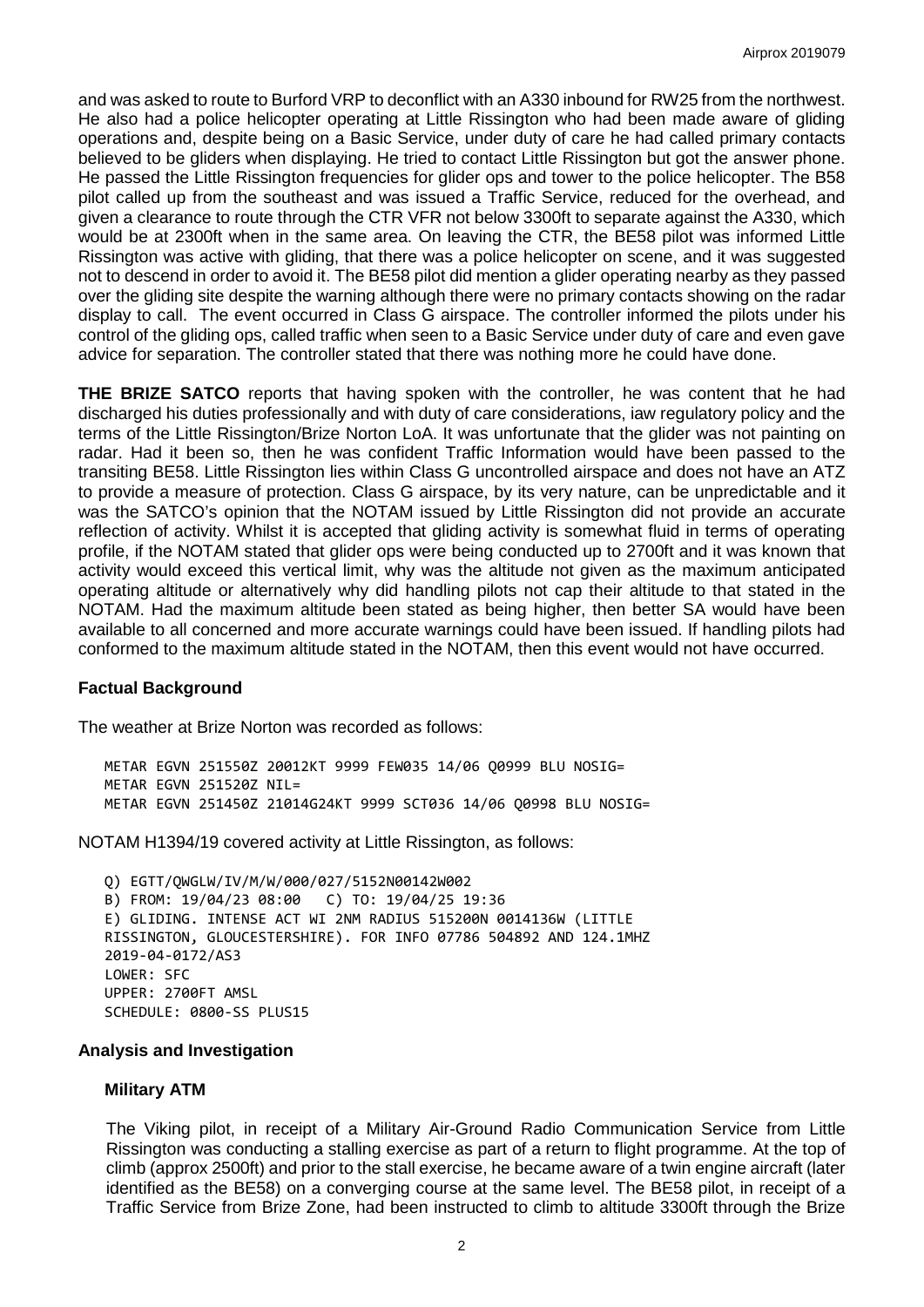CTR to allow a departure into the Brize Instrument Pattern at 2300ft. At the time of the incident the Brize Zone Controller was also bandboxing the Approach and Director tasks but noted that it was a quiet period with only 3 speaking units on frequency including the BE58. Approx 2min prior to the incident, the BE58 pilot was warned about gliding at Little Rissington and a Police Helicopter operating in the same area. Traffic Information was passed on the Police Helicopter at a range of 2nm. Shortly after this exchange, the BE58 pilot reported coming close to gliders and the Brize Zone Controller reported that there was nothing showing on their radar display. The Radar analysis cell was unable to identify the Viking on radar replay but relevant portions of the RT transcript are reproduced below.

| To                               | <b>From</b>                                                                                       | <b>Speech Transcription</b>                                                                                                                                | <b>Time</b> |
|----------------------------------|---------------------------------------------------------------------------------------------------|------------------------------------------------------------------------------------------------------------------------------------------------------------|-------------|
| <b>Brize Zone</b><br><b>BE58</b> |                                                                                                   | [BE58 C/S] apologise Radar Control inside Controlled<br>Airspace remain Victor Mike Charlie                                                                | 15:12:54    |
| Brize Zone                       | <b>BE58</b>                                                                                       | Radar Control remain Victor Mike wilco [BE58 C/S]                                                                                                          | 15:12:59    |
| <b>BE58</b>                      | [BE58 C/S] now leaving controlled airspace Traffic<br><b>Brize Zone</b><br>service                |                                                                                                                                                            | 15:13:17    |
| Brize Zone                       | <b>BE58</b>                                                                                       | Traffic service thanks [BE58 C/S]                                                                                                                          | 15:13:20    |
| <b>BE58</b>                      | Brize Zone                                                                                        | [BE58 C/S] roger and suggest you maintain Three<br>Thousand Three Hundred feet until passed little<br>Rissington they have police ops on scene and gliding | 15:13:22    |
| Brize Zone                       | <b>BE58</b>                                                                                       | Okay we'll do that [BE58 C/S]                                                                                                                              | 15:13:31    |
| <b>BE58</b>                      | <b>Brize Zone</b>                                                                                 | [BE58 C/S] Police helicopter right one o'clock two miles<br>manoeuvring indicating Two Thousand feet below                                                 | 15:14:36    |
| <b>Brize Zone</b>                | <b>BE58</b>                                                                                       | That's copied we're good Victor Mike and looking [BE58]<br>C/S1                                                                                            | 15:14:46    |
| <b>BE58</b>                      | Brize Zone                                                                                        | [BE58 C/S] resume own altitude selection                                                                                                                   | 15:15:34    |
| Brize Zone                       | Okay wilco we just passed close by gliders same altitude<br><b>BE58</b><br>but no other conflicts |                                                                                                                                                            | 15:15:39    |
| <b>BE58</b>                      | <b>Brize Zone</b>                                                                                 | [BE58 C/S] roger nothing was showing on my display                                                                                                         | 15:15:47    |
| <b>Brize Zone</b>                | <b>BE58</b>                                                                                       | Okay                                                                                                                                                       | 15:15:48    |

The Brize Zone Controller had warned the BE58 of gliding at Little Rissington and passed appropriate Traffic Information on the Police Helicopter operating in that area. Given this fact, it is reasonable to assume that had the gliders been showing on radar, the Brize Zone Controller would have passed Traffic Information on them.

## **UKAB Secretariat**

The Viking and BE58 pilots shared an equal responsibility for collision avoidance and not to operate in such proximity to other aircraft as to create a collision hazard<sup>[2](#page-2-0)</sup>. If the incident geometry is considered as converging then the BE58 pilot was required to give way to the Viking<sup>[3](#page-2-1)</sup>.

### **Comments**

l

## **HQ Air Command**

As neither crew had access to CADS, the plan to avoid barrier was not available. The NOTAM that was published for intense gliding activity within a 2nm radius Little Rissington (LR) extended to 2700ft AMSL (2000ft AGL). The Viking pilot climbed above the notified 'intense' gliding activity for a stalling exercise, perhaps requiring the extra height for this manoeuvre. The NOTAM was never intended to advise that all gliding activity would be conducted below 2700ft; however, it may have been interpreted this way by Brize ATC and the BE58 pilot. It is also acknowledged that had a greater altitude been placed on the NOTAM, the Airprox may not have occurred. It is worth noting

<span id="page-2-0"></span><sup>2</sup> SERA.3205 Proximity. MAA RA 2307 paragraphs 1 and 2.

<span id="page-2-1"></span><sup>3</sup> SERA.3210 Right-of-way (c)(2) Converging. MAA RA 2307 paragraph 12.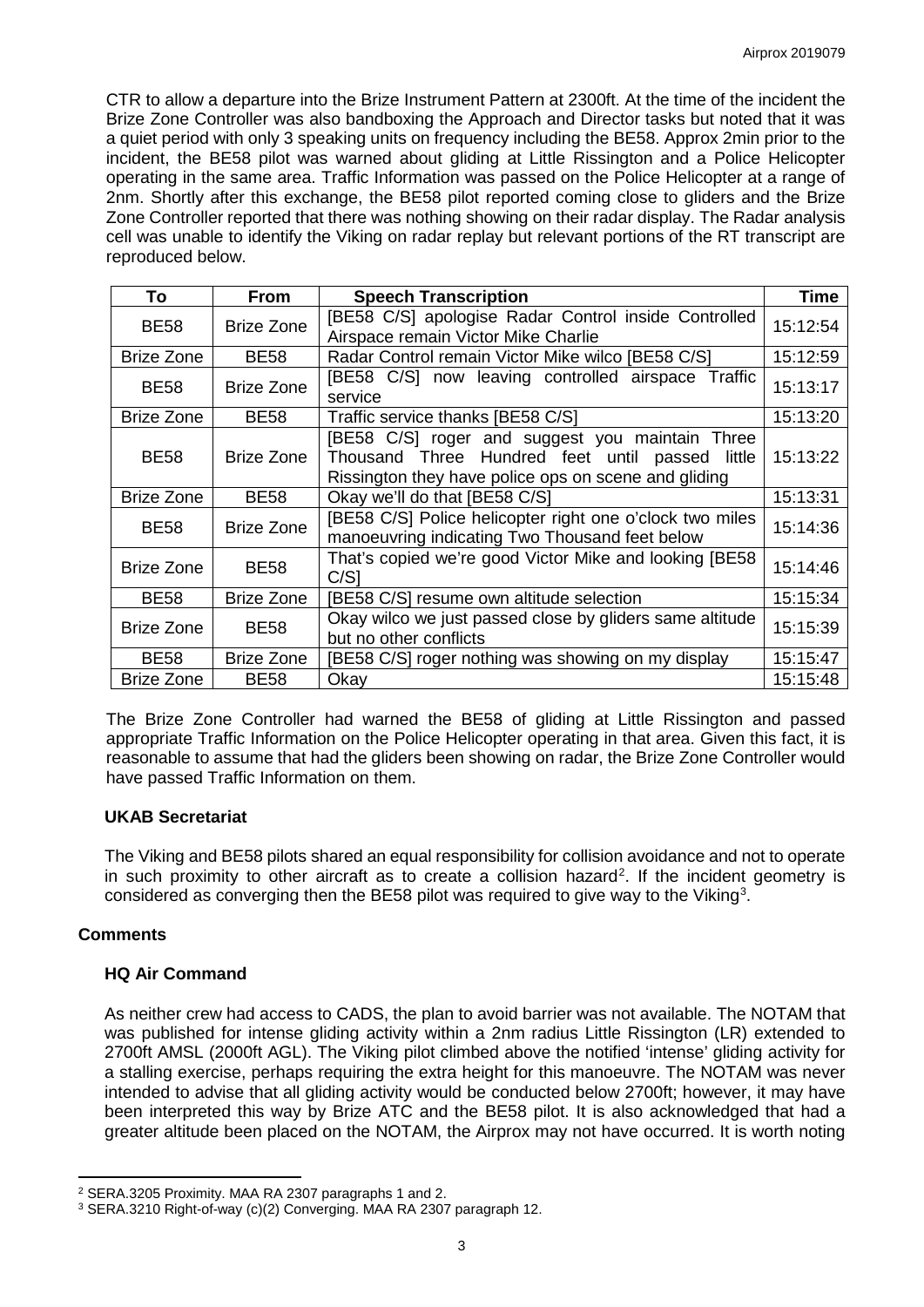that the Viking pilot reported their vertical position as height AGL, not altitude AMSL. This supports the assessment that the Airprox aircraft were co-altitude.

In any case, the BE58 was advised to maintain 3300ft until past LR. This may have given the BE58 pilot an impression that gliders would likely not be encountered at this altitude. The Brize controller discharged their duties appropriately but was hindered by lack of true SA due to no primary or secondary radar return being displayed by the Viking. It is also unfortunate that, upon calling LR, the controller was connected to the answerphone. Work has been undertaken to ensure that Runway Caravan mobile at LR is monitored at all times.

As each aircraft was communicating with different agencies, deconflicting using ATC was not possible. Whilst the BE58 was fitted with TCAS and the Viking was fitted with FLARM, neither could detect the other and therefore deconflicting using ACAS/TAS was not possible. This left see-andavoid as the only available barrier and it is fortunate that each aircraft spotted the other, albeit at reasonably close range, and were able to deconflict visually.

The process for submission of gliding NOTAMS at LR is under review.

### **Summary**

An Airprox was reported when a Viking glider and a BE58 flew into proximity at about 1516 on Thursday 25<sup>th</sup> April 2019 near Upper Rissington. Both pilots were operating under VFR in VMC, the Viking pilot in receipt of an AGCS from Little Rissington and the BE58 pilot in receipt of a Traffic Service from Brize Norton.

### **PART B: SUMMARY OF THE BOARD'S DISCUSSIONS**

Information available consisted of reports from both pilots, radar photographs/video recordings, a report from the air traffic controller involved and reports from the appropriate operating authorities. Relevant contributory factors mentioned during the Board's discussions are highlighted within the text in bold, with the numbers referring to the Contributory Factors table displayed in Part C.

Members first discussed the pilots' actions and noted that the Viking pilot was operating outside the NOTAM. This was not to say that he should not have been, but rather that he was not under any protection that the NOTAM might have afforded. The Viking pilot was operating on the Little Rissington AGCS frequency and hence did not have SA on the approaching BE58 (**CF4**).

For his part, the BE58 pilot was in receipt of a surveillance based FIS from Brize Norton but the radar was not capable of detecting the Viking (**CF2**) and hence the controller could only pass generic Traffic Information of gliders in the Little Rissington area (**CF1, CF4**). Neither pilot's traffic warning system was compatible with the other aircraft (**CF5**) and hence neither pilot was aware of the proximity of the other aircraft until at a late stage (**CF4**). Notwithstanding questions regarding use of unverified data, members noted that a FLARM display would have indicated the presence of the Viking and that in the Board's opinion this potentially life-saving mitigation should be considered for use by Brize Norton Air Traffic Control given the frequency of glider flights in and around the Cotswolds. The Board noted that such an arrangement already exists at RAF Leeming.

Members discussed ATM coordination and noted that the Brize controller's attempt to contact Little Rissington was met with an answer-phone (**CF3**); consequently, the opportunity to pass mutually beneficial information had been missed. In this respect, some members suggested that it would perhaps be advantageous for Viking pilots to change to a Brize Norton frequency once outside the Little Rissington visual circuit so that coordination would not be required but the Board stopped short of making such a recommendation in recognition of the advantages of remaining on the local frequency when conducting certain activities in the low overhead.

In the event, although each pilot saw the other converging aircraft at a late stage (**CF6**) both were able to take avoiding action. That being said, and taking in to account each reported separation at CPA and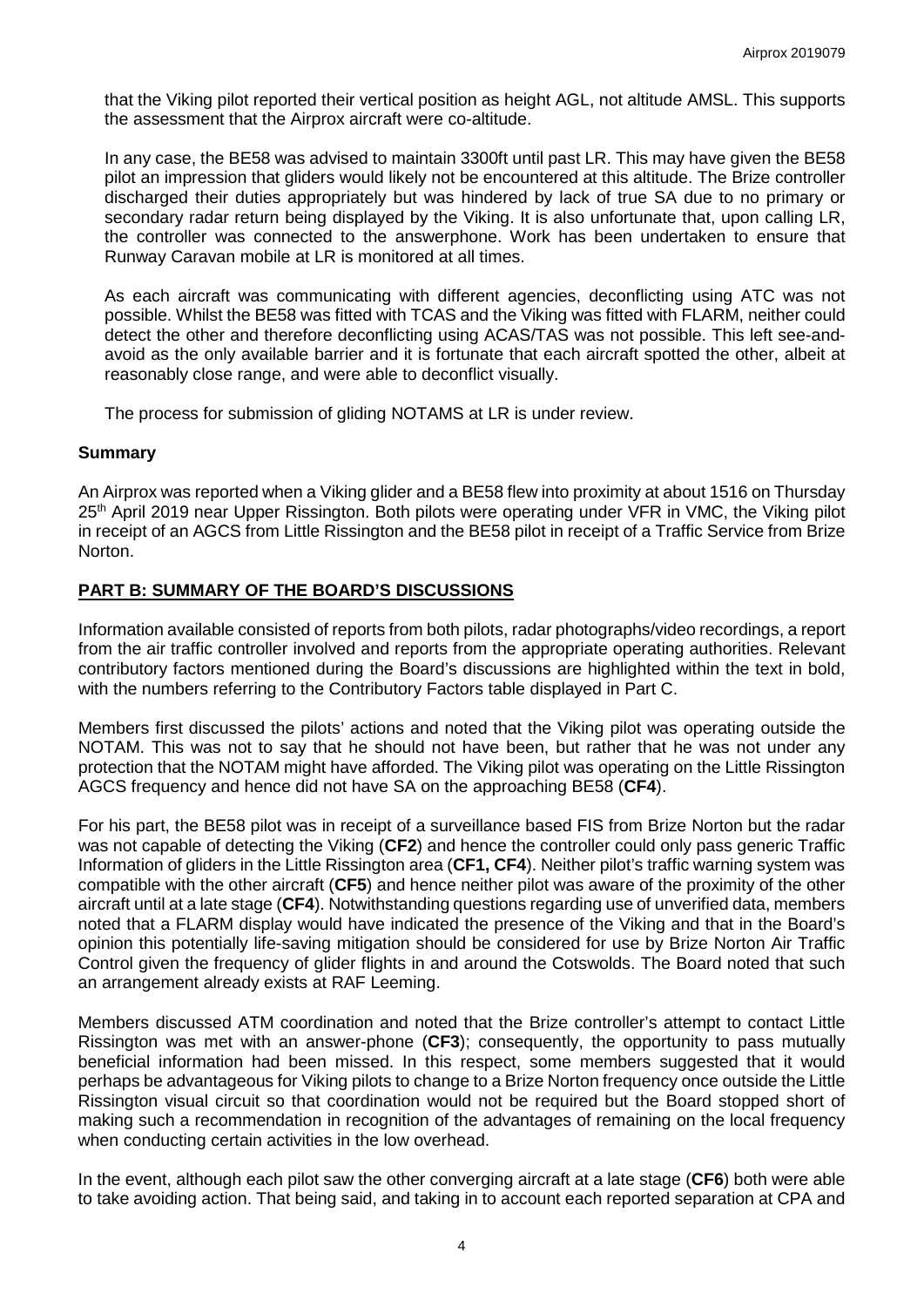the speed of the BE58, after some discussion members agreed that safety had been much reduced below the norm and that this situation was best described as a Category B incident. The Board agreed that with the technical barriers of surveillance and TAS not functioning, this incident served as a timely reminder of the paramount importance of a robust and effective lookout, no matter what service was being provided by ATC or equipment carried in the aircraft.

## **PART C: ASSESSMENT OF CAUSE AND RISK**

### Contributory Factors:

|     | 2019079                                                        |                                            |                                                              |  |  |  |  |  |  |  |
|-----|----------------------------------------------------------------|--------------------------------------------|--------------------------------------------------------------|--|--|--|--|--|--|--|
| CF. | Factor                                                         | <b>Description</b>                         | <b>Amplification</b>                                         |  |  |  |  |  |  |  |
|     | <b>Ground Elements</b>                                         |                                            |                                                              |  |  |  |  |  |  |  |
|     | • Situational Awareness and Action                             |                                            |                                                              |  |  |  |  |  |  |  |
| 1   | Contextual                                                     | • Situational Awareness and Sensory Events | Only generic, late or no Situational Awareness               |  |  |  |  |  |  |  |
| 2   | <b>Human Factors</b>                                           | • Conflict Detection - Not Detected        |                                                              |  |  |  |  |  |  |  |
| 3   | <b>Human Factors</b>                                           | • ATM Coordination                         | Inadequate or ineffective                                    |  |  |  |  |  |  |  |
|     | <b>Flight Elements</b>                                         |                                            |                                                              |  |  |  |  |  |  |  |
|     | • Situational Awareness of the Conflicting Aircraft and Action |                                            |                                                              |  |  |  |  |  |  |  |
| 4   | Contextual                                                     | • Situational Awareness and Sensory Events | Pilot had no, only generic, or late Situational<br>Awareness |  |  |  |  |  |  |  |
|     | • Electronic Warning System Operation and Compliance           |                                            |                                                              |  |  |  |  |  |  |  |
| 5   | Technical                                                      | • ACAS/TCAS System Failure                 | Incompatible CWS equipment                                   |  |  |  |  |  |  |  |
|     | • See and Avoid                                                |                                            |                                                              |  |  |  |  |  |  |  |
| 6   | <b>Human Factors</b>                                           | • Monitoring of Other Aircraft             | Late-sighting by one or both pilots                          |  |  |  |  |  |  |  |

Degree of Risk: B.

Recommendation: Nil.

### Safety Barrier Assessment<sup>[4](#page-4-0)</sup>

In assessing the effectiveness of the safety barriers associated with this incident, the Board concluded that the key factors had been that:

### **Ground Elements:**

**Situational Awareness of the Confliction and Action** were assessed as **ineffective** because the Viking glider did not appear on the Brize radar display and consequently the controller could not detect its proximity to the BE58.

## **Flight Elements:**

l

**Situational Awareness of the Conflicting Aircraft and Action** were assessed as **partially effective** because the BE58 pilot had been passed generic Traffic Information on gliders in the vicinity of Little Rissington.

**Electronic Warning System Operation and Compliance** were assessed as **ineffective** because neither aircraft's electronic warning system was compatible with the other aircraft.

<span id="page-4-0"></span><sup>4</sup> The UK Airprox Board scheme for assessing the Availability, Functionality and Effectiveness of safety barriers can be found on the [UKAB Website.](http://www.airproxboard.org.uk/Learn-more/Airprox-Barrier-Assessment/)